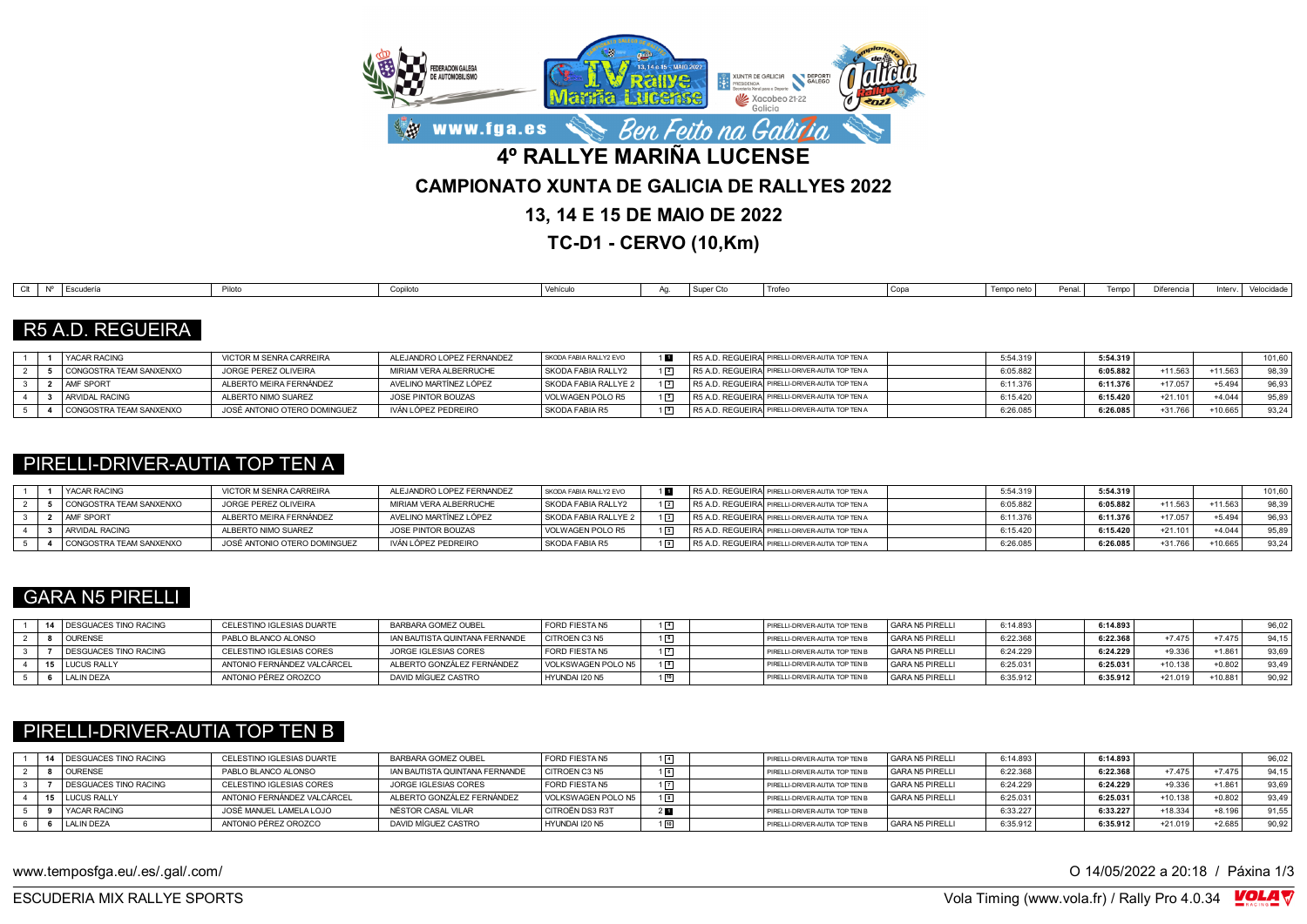

**TC-D1 - CERVO (10,Km)**

|  | Escudería            |                           | Copilot                       | Vehícu.         |                | ' Trofe                        | Copa | Temno ne | Penal | Temno    | <b>Diferencia</b> | Inten   | Velocidade |
|--|----------------------|---------------------------|-------------------------------|-----------------|----------------|--------------------------------|------|----------|-------|----------|-------------------|---------|------------|
|  |                      |                           |                               |                 |                |                                |      |          |       |          |                   |         |            |
|  | PONTEVEDRA 1984 TEAM | GUILLERMO MARTINEZ SEDANO | <b>IGNACIO SAYANS RIVEIRO</b> | FORD FIESTA R2T | 9 <sub>1</sub> | PIRELLI-DRIVER-AUTIA TOP TEN B |      | 7:05.500 |       | 7:05.500 | $+50.607$         | +29.588 | 84,60      |
|  | <b>IMIÑO</b>         | PEDRO REIJA DIAZ          | DAISY GONZALEZ FERNANDEZ      | PEUGEOT 306 GTI |                | PIRELLI-DRIVER-AUTIA TOP TEN B |      | 7:16.020 |       | 7:16.020 | $-1:01.127$       | 10.520  | 82,56      |

## PIRELLI-DRIVER-AUTIA TOP TEN C

| 23 | <b>RVS MOTORSPORT</b>     | DAVID RIVAS FUENTES        | JOSE VIEITEZ FERRADANS    | <b>CITROEN C2R2 MAX</b> | 3 H .          | PIRELLI-DRIVER-AUTIA TOP TEN C | 6:36.366 | 6:36.366 |           |           | 90,82 |
|----|---------------------------|----------------------------|---------------------------|-------------------------|----------------|--------------------------------|----------|----------|-----------|-----------|-------|
|    | PONTEVEDRA 1984 TEAM      | DANIEL MONTOTO MATO        | MAIKEL MARQUEZ RODRIGUEZ  | PEUGEOT 208 R2          | $2\sqrt{2}$    | PIRELLI-DRIVER-AUTIA TOP TEN C | 6:41.258 | 6:41.258 | $+4.892$  | +4.892    | 89,71 |
|    | I CONGOSTRA TEAM SANXENXO | RAUL MARTINEZ TORRES       | BRUNO PEREZ FERNANDEZ     | CITROËN C2 GT           |                | PIRELLI-DRIVER-AUTIA TOP TEN C | 6:43.656 | 6:43.656 | $+7.290$  | $+2.398$  | 89,18 |
|    | <b>I TERRA DO EUME</b>    | IVÁN VÁZQUEZ CASTRO        | DIEGO VÁZQUEZ CASTRO      | FORD FIESTA R2          | $3\sqrt{4}$    | PIRELLI-DRIVER-AUTIA TOP TEN C | 6:44.439 | 6:44.439 | $+8.073$  | $+0.783$  | 89,01 |
|    | SARRIA MOTOR              | RUBÉN LÓPEZ LÓPEZ          | DAMIAN OUTON VEIGA        | PEUGEOT 208 R2          | $3\sqrt{5}$    | PIRELLI-DRIVER-AUTIA TOP TEN C | 6:55.519 | 6:55.519 | $+19.153$ | +11.080   | 86,63 |
|    | PONTEVEDRA 1984 TEAM      | ADRIAN REGUEIRA SOUTO      | SERGIO FERNÁNDEZ IGLESIAS | CITROËN SAXO VTS        | 36             | PIRELLI-DRIVER-AUTIA TOP TEN C | 6:56.176 | 6:56.176 | $+19.810$ | $+0.657$  | 86.50 |
|    | <b>BERBERECHO</b>         | JAVIER EIRAS MARIÑO        | ÁLVARO GARCÍA AGRA        | <b>CITROËN SAXO VTS</b> | 3[10]          | PIRELLI-DRIVER-AUTIA TOP TEN C | 7:07.34  | 7:07.341 | +30.975   | $+11.165$ | 84.24 |
|    | DESGUACES TINO RACING     | BENITO PUCEIRO RADIO       | CHRISTOPHER TELMO DIAZ    | FORD FIESTA R2          | $3\sqrt{11}$   | PIRELLI-DRIVER-AUTIA TOP TEN C | 7:11.184 | 7:11.184 | $+34.818$ | $+3.843$  | 83,49 |
|    | I CUNTIS V.T.             | MIGUEL ÁNGEL CAEIRO VILLAR | ALEJANDRO HERMIDA GARCÍA  | FORD FIESTA R2          | $\frac{1}{12}$ | PIRELLI-DRIVER-AUTIA TOP TEN C | 7:14.885 | 7:14.885 | +38.519   | $+3.70$   | 82,78 |

# VOLANTE F.G.A.

| $\sim$ | LY CORUÑA<br>CLUB RAL       | <b>JESUS SANTOS SOLER</b>                       | PENSADO RIVEIRO<br><b>JAUL</b>                         | PEUGEOT 106 GTI              | VOLANTE F.G.A | 7:20.932   | 7:20.932 |           |              |       |
|--------|-----------------------------|-------------------------------------------------|--------------------------------------------------------|------------------------------|---------------|------------|----------|-----------|--------------|-------|
|        | LPONTEVEDRA<br>RA 1984 TFAM | <b>ARIÑOS ESTEVEZ</b><br>MANUEL MAL<br>71.AIVU. | <b>BAY PODPÍCHEZ</b><br>ALVARO ARGI'<br>JIBAY RUDRIGUF | OFOT 000 V<br>PEUGEOT 206 XS | VOLANTE F.G.A | $-44$ $05$ | 7:44.058 | $+23.126$ | $-23.12$ $F$ | 77.57 |

# PIRELLI AMF MS

|  | 55 A PONTENOVA                | CÉSAR DÍAZ PÉREZ              | MANUEL RODRÍGUEZ MARIÑO       | PEUGEOT 205 GTI    | $3\sqrt{2}$        | PIRELLI AMF MS        | 6:40.173 | 6:40.173 |           |           | 89,96 |
|--|-------------------------------|-------------------------------|-------------------------------|--------------------|--------------------|-----------------------|----------|----------|-----------|-----------|-------|
|  | 47 AGUANTA VOLANTE RALLY TEAM | JUAN CARLOS PAMPILLON ALVAREZ | CRISTIAN ALVAREZ LÓPEZ        | PEUGEOT 106 GTI    |                    | PIRELLI AMF MS        | 6:43.696 | 6:43.696 | $+3.523$  | $+3.523$  | 89.17 |
|  | 49 SURCO                      | MARCOS RODRÍGUEZ SANROMÁN     | UNALCONDE GARCÍA              | CITROËN C2 GT      | $4\sqrt{2}$        | <b>PIRELLI AME MS</b> | 6:49.174 | 6:49.174 | $+9.001$  | $+5.478$  | 87,98 |
|  | 45 CUNTIS VT                  | MARCOS MACEIRAS GUIMAREY      | SERGIO IGLESIAS REBOREDO      | CITROËN SAXO VTS   | $4\sqrt{3}$        | PIRELLI AME MS        | 6:51.18  | 6:51.184 | $+11.011$ | $+2.010$  | 87.55 |
|  | 50 SARRIA MOTOR               | PABLO SANCHEZ SANCHEZ         | RUBEN TOURON VAZQUEZ          | SUZUKI SWIFT SPORT | 3 <sup>[8]</sup>   | PIRELLI AMF MS        | 7:01.14  | 7:01.142 | $+20.969$ | $+9.958$  | 85.48 |
|  | 51   LALIN DEZA               | OSCAR GALLEGO GÓMEZ           | MARÍA TERESA LÓPEZ HOSPIDO    | SUZUKI SWIFT SPORT | $4\sqrt{6}$        | PIRELLI AMF MS        | 7:12.767 | 7:12.767 | $+32.594$ | $+11.625$ | 83,18 |
|  | 54 RVS MOTORSPORT             | RUBÉN VÁZQUEZ CASTELO         | AGUSTÍN VARELA GARCÍA         | PEUGEOT 206 XS     | $4^{8}$            | <b>PIRELLI AMF MS</b> | 7:15.327 | 7:15.327 | $+35.154$ | $+2.560$  | 82.69 |
|  | 52 ARES RACING                | MIGUEL SUÁREZ ARES            | NICOLÁS RAMÓN CERNADAS GARCÍA | CITROËN SAXO VTS   | $4\sqrt{10}$       | <b>PIRELLI AMF MS</b> | 7:21.876 | 7:21.876 | $+41.703$ | $+6.549$  | 81.47 |
|  | 53 RVS MOTORSPORT             | <b>ENRIQUE RUZO PEREZ</b>     | SHEILA GARCIA SUAREZ          | PEUGEOT 206 XS     | $4 \overline{)14}$ | PIRELLI AMF MS        | 7:37.017 | 7:37.017 | $+56.844$ | $+15.141$ | 78.77 |
|  | 56 SARRIA MOTOR               | ANDRES MONTERO NEIRA          | SHEILA DE LA FUENTE LAGO      | PEUGEOT 206 XS     | $4^{15}$           | <b>PIRELLI AMF MS</b> | 7:39.762 | 7:39.762 | +59.589   | $+2.745$  | 78.30 |

www.temposfga.eu/.es/.gal/.com/ **O 14/05/2022** a 20:18 / Páxina 2/3

VolaSoftControlPdf ESCUDERIA MIX RALLYE SPORTS Vola Timing (www.vola.fr) / Rally Pro 4.0.34